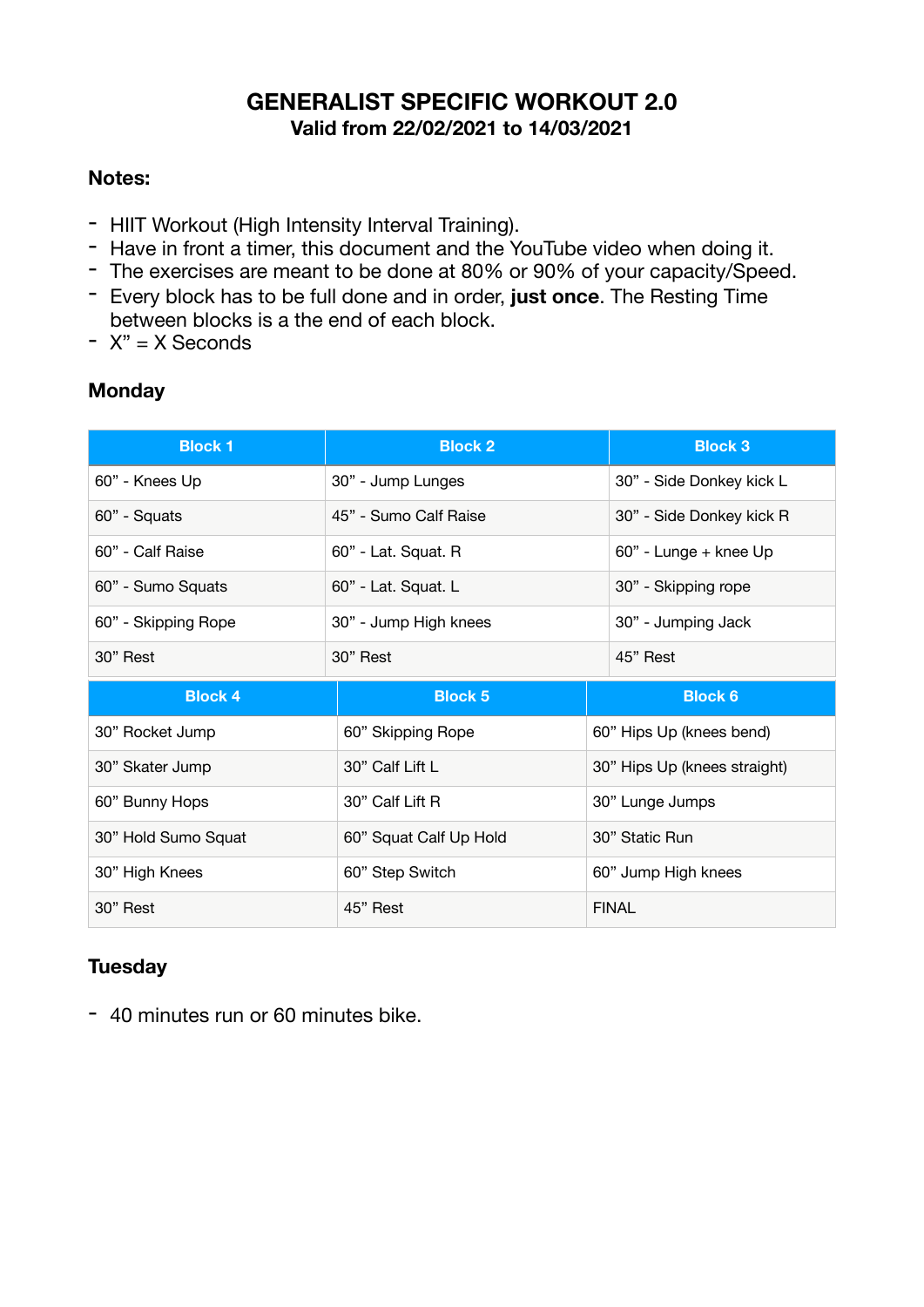## **Wednesday**

| <b>Block 1</b>         | <b>Block 2</b>         | <b>Block 3</b>                   |
|------------------------|------------------------|----------------------------------|
| $30"$ V Abs            | 60" Hand Plank         | 30" V Abs (one leg at the time)  |
| 30" Tuck Abs           | 30" Superman           | 45" Side Fish L                  |
| 60" Elbow Plank        | 30" Leg Swimmer        | 45" Side Fish R                  |
| 30" Flutter Kicks      | 30" Angles             | 30" Leg Bicicle                  |
| 30" Classic Crunch     | 30" Angel Hold         | 30" Crunch + Extension           |
| 30" Rest               | 30" Rest               | 30" Rest                         |
|                        |                        |                                  |
| <b>Block 4</b>         | <b>Block 5</b>         | <b>Block 6</b>                   |
| 45" Swimmers full body | 60" Gainage            | 30" Open Angels                  |
| 30" Side hand Plank R  | 30" Side Elbow Plank L | 30" Side to side Plank           |
| 30" Side Hand Plank L  | 30" Side Elbow Plank R | 60" Dead Lift                    |
| 60" Long Hand Plank    | 30" Elbow Plank        | 30" Hips Up (legs bend)          |
| 30" Angels             | 60" Tuck Hold          | 30" Hips Up HOLD (Legs straight) |

## **Thursday**

- 40 minutes run or 60 minutes bike.

# **Friday**

| <b>Block 1</b>      | <b>Block 2</b>             | <b>Block 3</b>                        |
|---------------------|----------------------------|---------------------------------------|
| 30" Burpees         | 60" Arms Circle            | 60" Shoulders up Sitting              |
| 30" Open Push ups   | 30" Elbow Lift             | 30" Arms up/down                      |
| 30" Open arms Plank | 30" Reverse Rowing (table) | 60" Trapeze lifts (weight or elastic) |
| 30" Closed Push ups | 30" Reverse Butterfly      | 30" Front shoulder raise R (elastic)  |
| 30" Butterfly       | 30" Dorsal (elastic)       | 30" Front shoulder raise L (elastic)  |
| 30" Rest            | 30" Rest                   | 30" Rest                              |